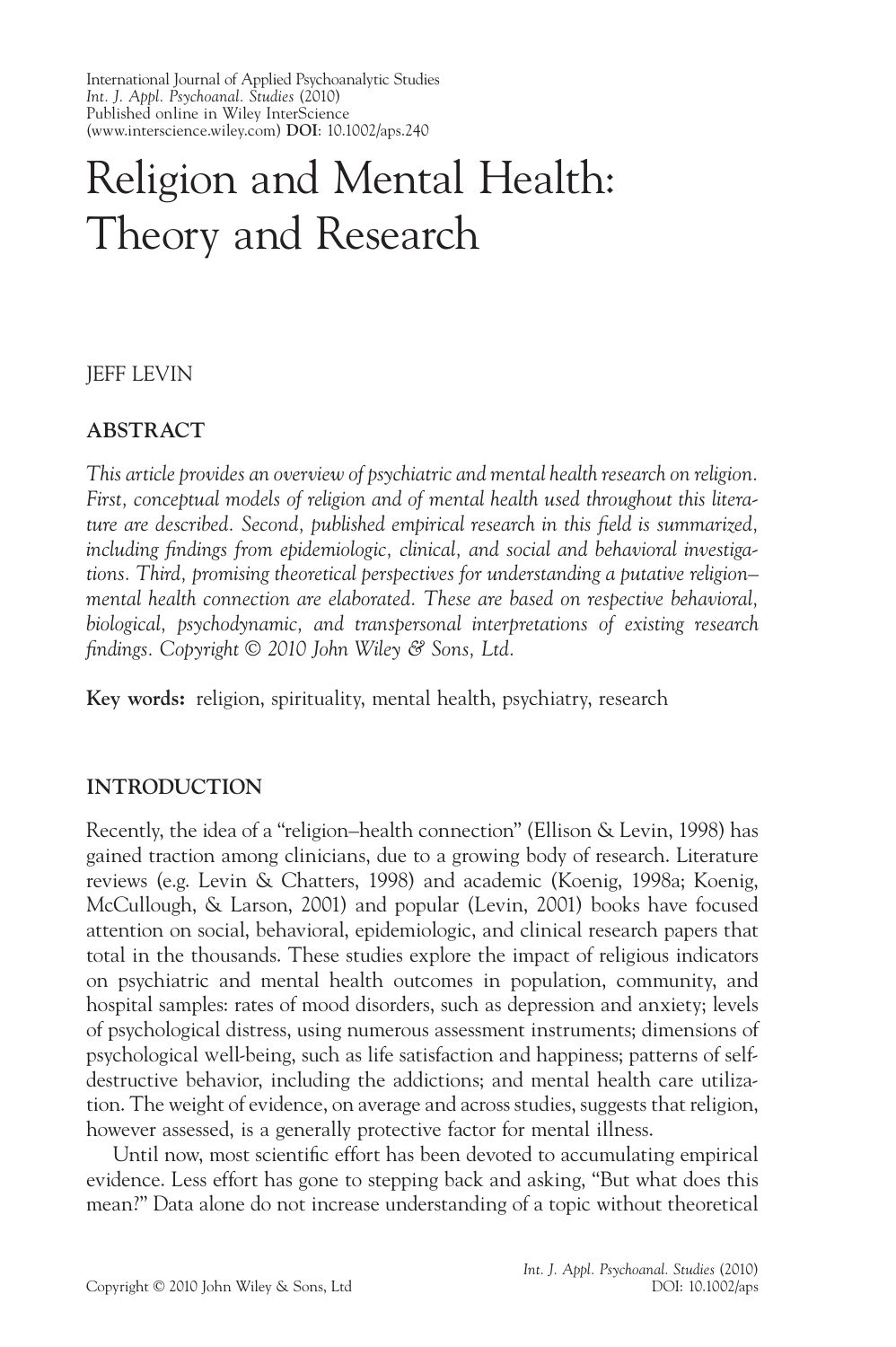models that help us make sense of said data. Such perspectives are akin to lenses that enable us to "see" findings that might not fit into our scientific worldviews and thus be cast aside or disparaged. Identifying perspectives to explain and interpret findings on religion and mental health is thus important and timely, especially as supportive findings have been misinterpreted – on both sides of the issue. That religion might have something to say about mental health, for good or bad, has been a sensitive and contentious issue within psychiatry, dating to Freud, as familiarity with the history of psychiatry attests.

A case in point: the 1994 revision of the American Psychiatric Association (APA) Diagnostic and Statistical Manual of Mental Disorders (DSM), which added a new diagnostic category (V62.89) termed "religious or spiritual problem." In earlier versions (e.g. DSM-III-R), the sole references to religion were as a sign of psychopathology – as features of cases exemplifying cognitive incoherence, catatonia, delusion, magical thinking, hallucinations, or schizotypal disorders (Larson *et al*., 1993; Post, 1992). Once this oversight was dissected, the new construct was rolled out in the DSM-IV, defined broadly as a circumstance whereby "the focus of clinical attention is a religious or spiritual problem" (American Psychiatric Association, 1994, p. 300). Examples include loss of faith, conversion-related problems, and questioning of faith or values. This new category signifies that psychiatrists have become sensitive to the idea that certain expressions of faith, where "distorted or disrupted rather than inherently so" (Levin, 2009, p. 91), may be sources of certain kinds of psychological distress (Turner, Lukoff, Barnhouse, & Lu, 1995).

The years since have seen a sustained increase in research on religion and mental health. The time is right to step back and evaluate where we are and what we know about the relation between these two constructs. Accordingly, this paper tries to explain and interpret observed associations from behavioral, biological, psychodynamic, and transpersonal perspectives. Each perspective suggests ways to make sense of findings and each helps to place findings into a larger context that may enable a better understanding of etiology and more effective treatment.

#### **HISTORY AND CONCEPTUAL MODELS**

As religion and health research has gained acceptance in psychiatry and psychology, a misperception has arisen that such studies are a new development. Not so. Nor is this a novel topic for these fields. Scholarship on religion and psychiatric disorders dates to the nineteenth century, most famously in the writings of Freud. Less known are earlier discussions within the nascent pastoral care movement, exemplified by *Observations on the Influence of Religion upon the Health and Physical Welfare of Mankind* (Brigham, 1835), authored by a founder of the APA. The *British Medical Journal* (Review, 1905) noted, with an optimistic tone reflecting the place of religion in medical discourse of the time, "The interdependence of religion and health, which may both be regarded as inherent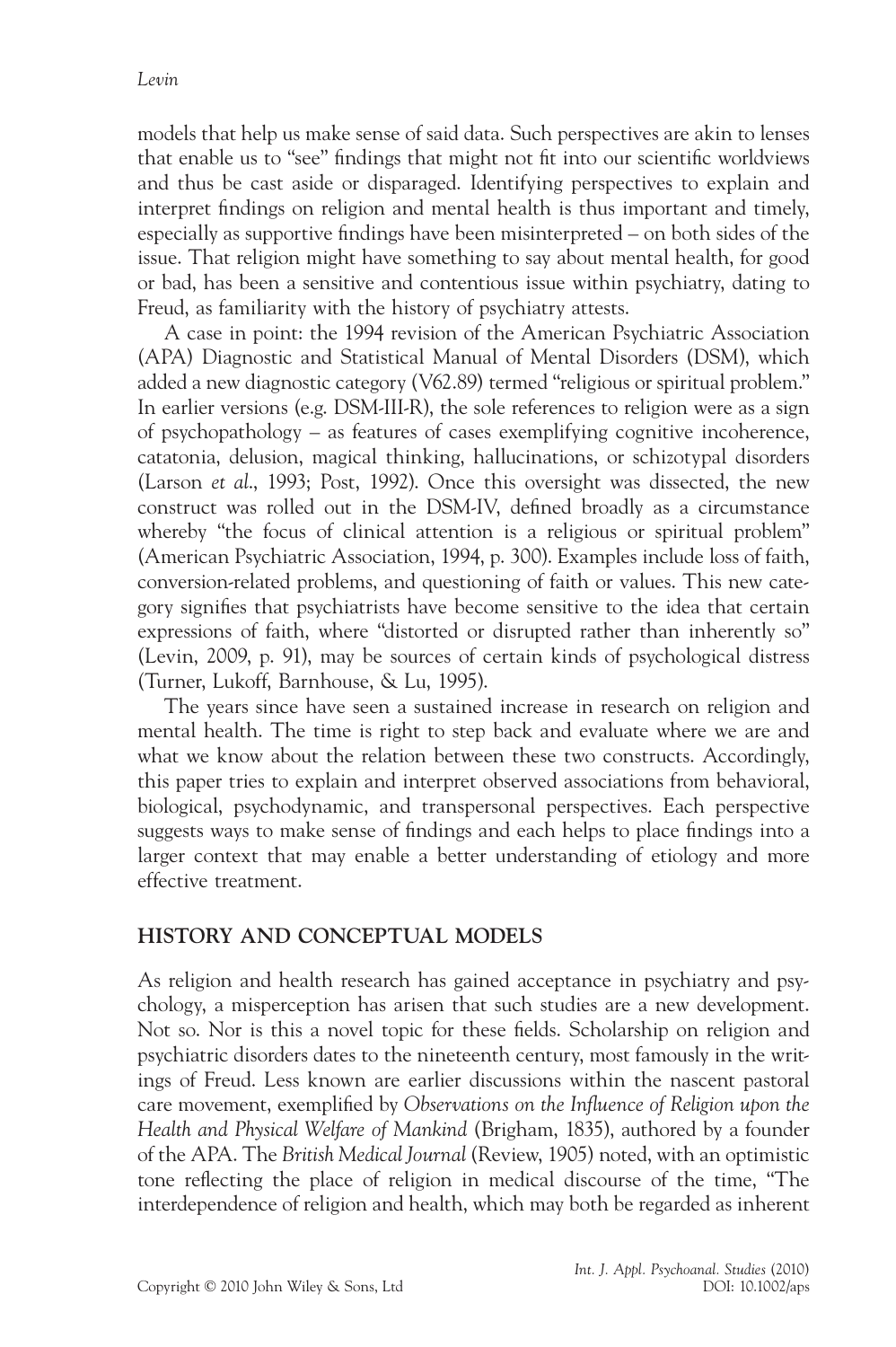birthrights of mankind, is a broad fact which is generally accepted and which is capable of easy demonstration" (p. 1047).

For many clinicians and scientists of the day, religion was highly relevant – for better or worse – as an etiologic, therapeutic, or palliative agent in psychotherapy. Whether thought to be a malign or salutary influence on mental and emotional well-being, the sphere of religiousness, faith, and sacred beliefs and experiences had been a source of exploration for decades. Whatever one's beliefs or preferences about faith or God, it at least was agreed that these things mattered.

The polarities of early discourse on this subject are represented by Freud and James. In *The Future of an Illusion* (Freud, 1927/1961b) and *Civilization and Its Discontents* (Freud, 1930/1961a), Freud asserted that "religion and science are moral enemies and that every attempt at bridging the gap between them is bound to be futile" (Gay, 1989, p. xxiii). Religious practices, and belief in God, moreover, were taken by Freud as signs of obsessive neurosis, narcissistic delusion, and an infantile life outlook, and thus a dangerous threat to individual psyches and to society. They were believed to be determinative of, or indeed to reflect, an unhealthy psychological status.

James was not as pessimistic. In *The Varieties of Religious Experience* (James, 1902/1958), he identified two types of religious expression, the "religion of the sick soul" and the "religion of the healthy-minded soul." The former is a product of a damaged psyche, expressed as "positive and active anguish, a sort of psychical neuralgia wholly unknown to healthy life" (p. 126). In extremis, this includes loathing, irritation, exasperation, self-mistrust, self-despair, suspicion, anxiety, trepidation, and fear. The latter is grounded in "the tendency which looks on all things and sees that they are good" (p. 83). Healthy-minded religion is the faith of the literally healthy minded, whose psyches are implicitly hopeful, optimistic, positive, kind, and prone to happiness.

Others who followed James also saw benefit in expressions of religion  $-$  e.g. Jung (1934, 1938) and Fromm (1950) – but the psychiatric profession as a whole remained dubious. Not unanimously, but largely so, and not without reason. Unchecked manic expressions of religion have been, throughout history, sources of delusion, instability, and pathology, readily visible to clinicians who serve, essentially, as first responders for people whose religious practice has taken pathological form. Yet, until recently, there was minimal interest in testing the idea that religion lacked positive instrumentality for mental and emotional well-being. A presumption of guilt was tacit, with little impetus to validate this view. After half a century of scholarly disinterest (see Beit Hallahmi, 1989), things began to change in the 1950s and 1960s (see for example Allport, 1954/1979).

The advent of psychology's third and fourth schools encouraged critical examination of issues related to the human spirit. Humanistic and transpersonal theorists (e.g. Maslow, 1964; Tart, 1975) were influenced by yoga, Vedanta, Zen, the esoteric traditions, and various integral perspectives (see Chaudhuri, 1977;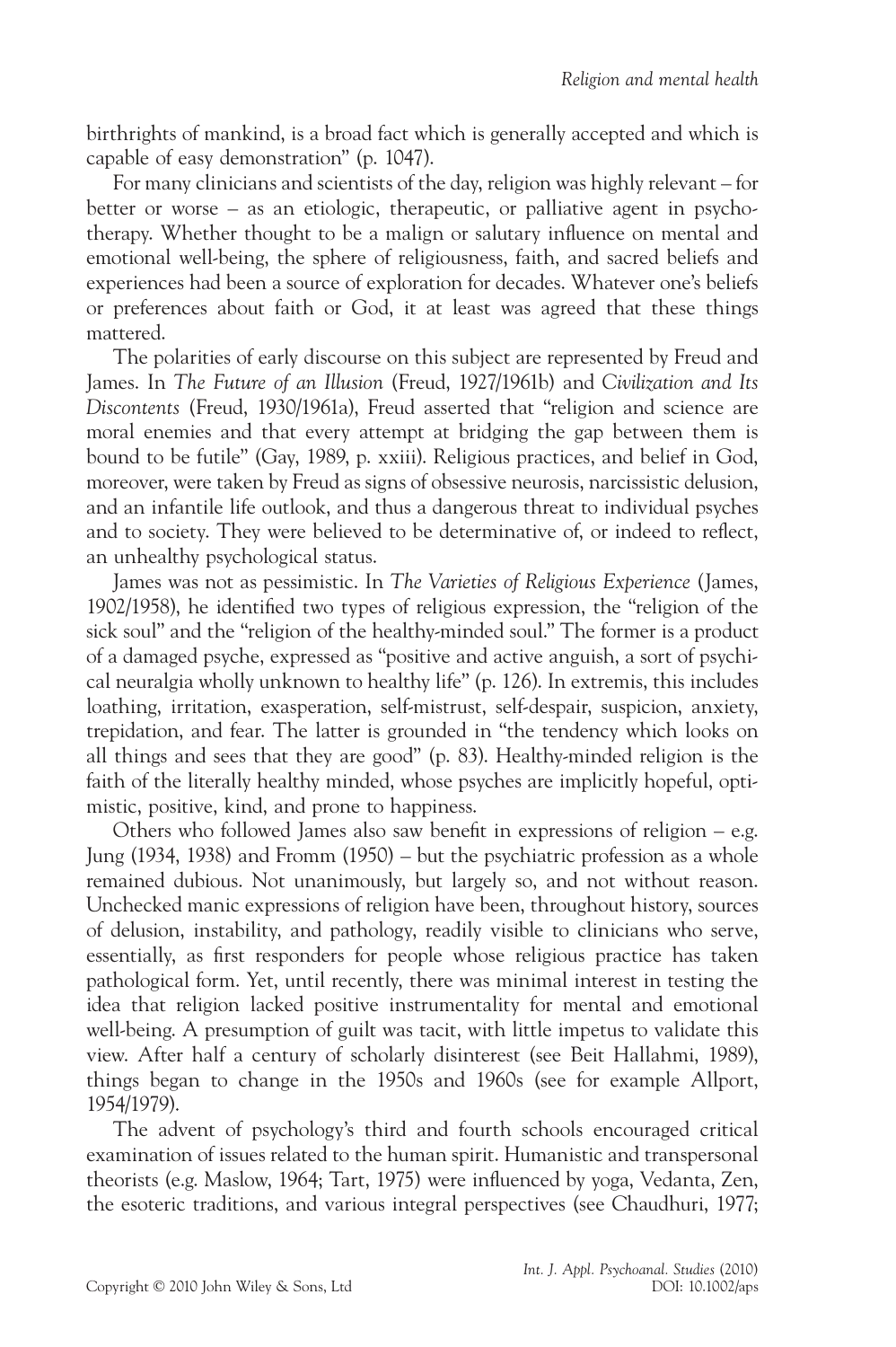Ghose, 1950; Wilber, 2000). While not mainstream within psychiatry and psychology, the subject of spirituality, broadly constructed as related to the quest for human potential and flourishing, became an acceptable, or at least tolerated, topic of inquiry. A broad take on spirituality was emphasized, focusing on a wider swath of experiences than the traditional usage of this concept contexted within normative religion. Rather than defined solely as a state of attainment resulting from a lifetime of religious observance and piety (a theological definition of spirituality), the new wave of psychologists explored spirituality in the context of the developmental process of attaining transcendent union with something "beyond" than the individual ego, such as the eternal source of being.

Concurrently, the putative mental health consequences of formal religious involvement became a topic for empirical study, especially within community and geriatric psychiatry and social, developmental, and health psychology. The pioneering Midtown Manhattan Study, began in the 1950s, was one of the earliest and is still among the most comprehensive and insightful epidemiologic explorations of psychiatric morbidity and its sociodemographic determinants. The study features analysis of variations in the prevalence of certain diagnoses and subsequent use of mental health services. The initial volume of findings, *Mental Health in the Metropolis* (Srole, Langner, Michael, Opler, & Rennie, 1962), is a classic text of social psychiatry and psychiatric epidemiology. The study is highlighted by a detailed analysis of the impact of religious affiliation (Srole & Langner, 1962). Investigators found that "religious origin" – Catholic, Protestant, or Jewish – is a source of significant variation in symptom formation, psychiatric impairment, patient history status, and attitude toward mental health professionals.

While investigations of physical morbidity had been ongoing for decades, prior to this study psychiatric epidemiologists showed less interest in the impact of characteristics or functions of religion on population rates of psychopathology. The Midtown Manhattan Study led to other studies, which have since snowballed. In the early 1980s, literature reviews began summarizing this work, by then consisting of about 200 empirical studies of various outcomes (e.g. Gartner, Larson, & Allen, 1981; Larson, Pattison, Blazer, Omran, & Kaplan, 1986). The verdict was consistent. According to one authoritative review, "The mental health influence of religious beliefs and practices – particularly when imbedded within a long-standing, well-integrated faith tradition – is largely a positive one" (Koenig, 1998b, p. 392).

These early efforts at quantifying the impact of religious identity, belief, and practice on mental health were not the whole of the religion–mental health discussion. In 1980, the National Institute of Mental Health (NIMH) published *Religion and Mental Health* (Summerlin, 1980), an annotated bibliography of 1836 entries – journal articles, chapters, books, reports, other media. Approximately 1500 of these had appeared just since 1970. Empirical research studies, clearly, were just one expression of a more widespread intellectual and professional engagement of this subject.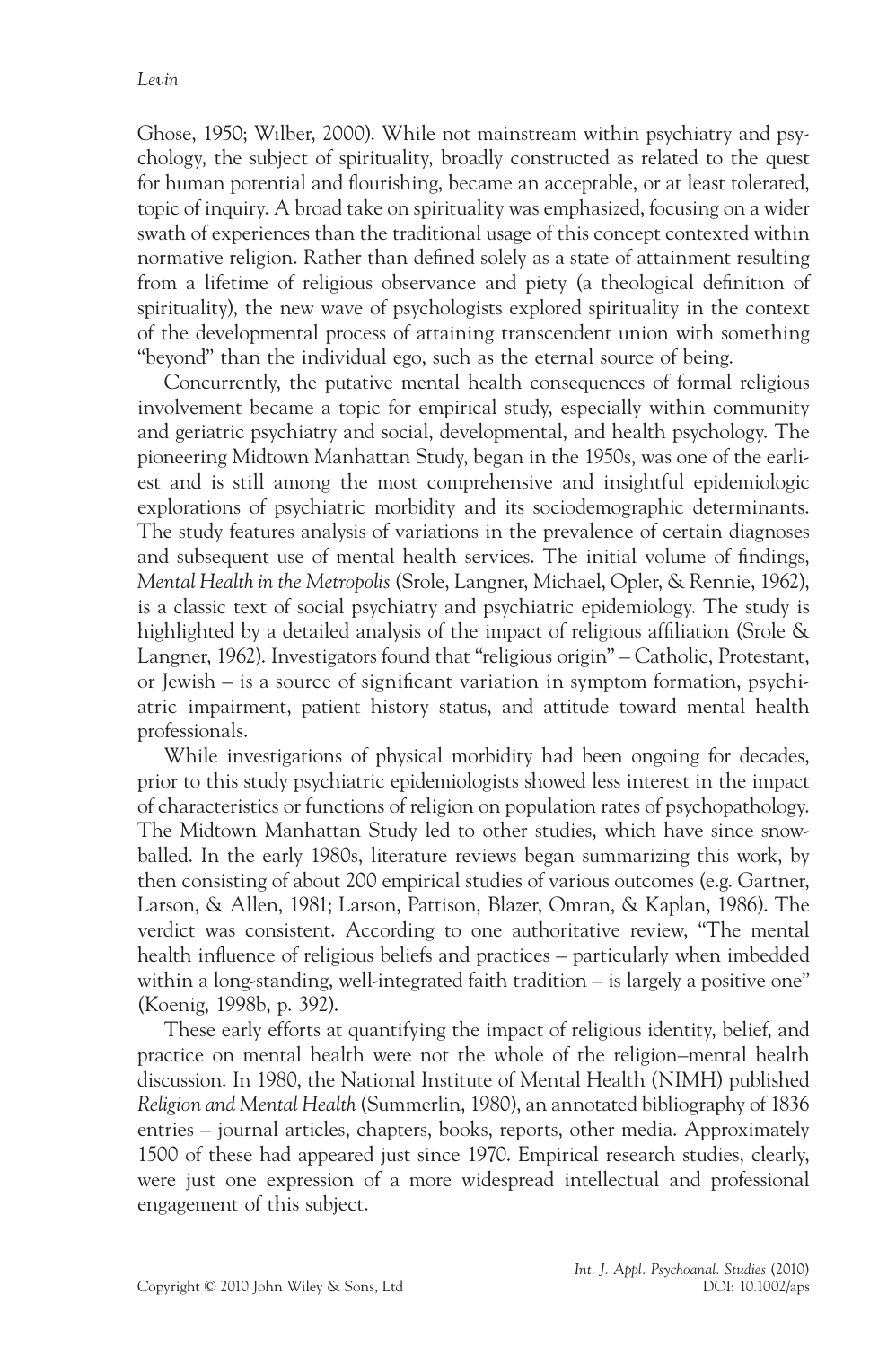Since then, findings have accumulated from large research programs, such as by Koenig and colleagues at Duke University (see Koenig, 1999). Yet this subject remains provocative due to issues related to conceptualizing religion and to theoretical perspectives that underlie a religion–mental health connection. While study designs and analyses are increasingly sophisticated, the field as a whole has been less successful in making sense of results. For example, statistically significant findings implicating religious membership, church attendance, belief in God, and so on in rates of psychiatric symptoms or well-being do not tell us about a salutary influence of spirituality, no matter how much some wish it were so. Spirituality remains underinvestigated, not just in studies of mental health but in all domains of religious research.

To understand how faith impacts on something as personal as psychological status, thoughtful investigation of spirituality would be more fruitful than continued enumeration of discrete religious behaviors. Features and correlates of the trajectory of inner evolvement toward perceived union with the transcendent – a decent functional definition of the spiritual process – seem to tap dimensions of life experience more germane to the struggle to maintain intrapsychic equilibrium than counts of participation in congregational events. But this is a hypothesis, not a conclusion. Researchers, generally speaking, have shown little enthusiasm for addressing issues not easily amenable to conventional approaches to religious assessment (see Levin, 2003).

In studies of physical and mental health, the most common religious measures are single-item questions on affiliation and attendance at worship services. Such questions (ostensibly) emphasize something observable and quantifiable. For the most part, investigators have avoided assessment of attitudes, beliefs, states, or experiences. Very little is thus known about their impact on outcomes of interest, such as rates of mental health or psychological well-being.

Likewise, most studies focus on dimensions of well-being: life satisfaction, congruence, happiness, positive affect, depressed mood – constructs for which validated indices are available. Fewer studies explore religion's impact on psychiatric diagnoses, except for attention to its etiologic or preventive role in clinical depression and anxiety disorders and to some addictive behaviors. Most of these studies use single-item measures or unidimensional indices.

While findings are often interpreted as relating to richly nuanced and multidimensional spirituality–mental health connections, this is not true. Most findings are results of analyses of one-off measures of public and private religious behavior, mostly in relation to single-item measures or unidimensional indices of self-reports of general or domain-specific well-being. Moreover, these are mostly prevalence (cross-sectional) studies of religion as a correlate of distress/ well-being in general populations; they do not examine religion as a therapeutic agent for existing pathology. These are thus not studies of healing but of prevention. Further, existing studies have been conducted mostly within populations of US Christians of one denomination or another. To be clear, this is not problematic, in and of itself; this is a thriving area of study at the forefront of several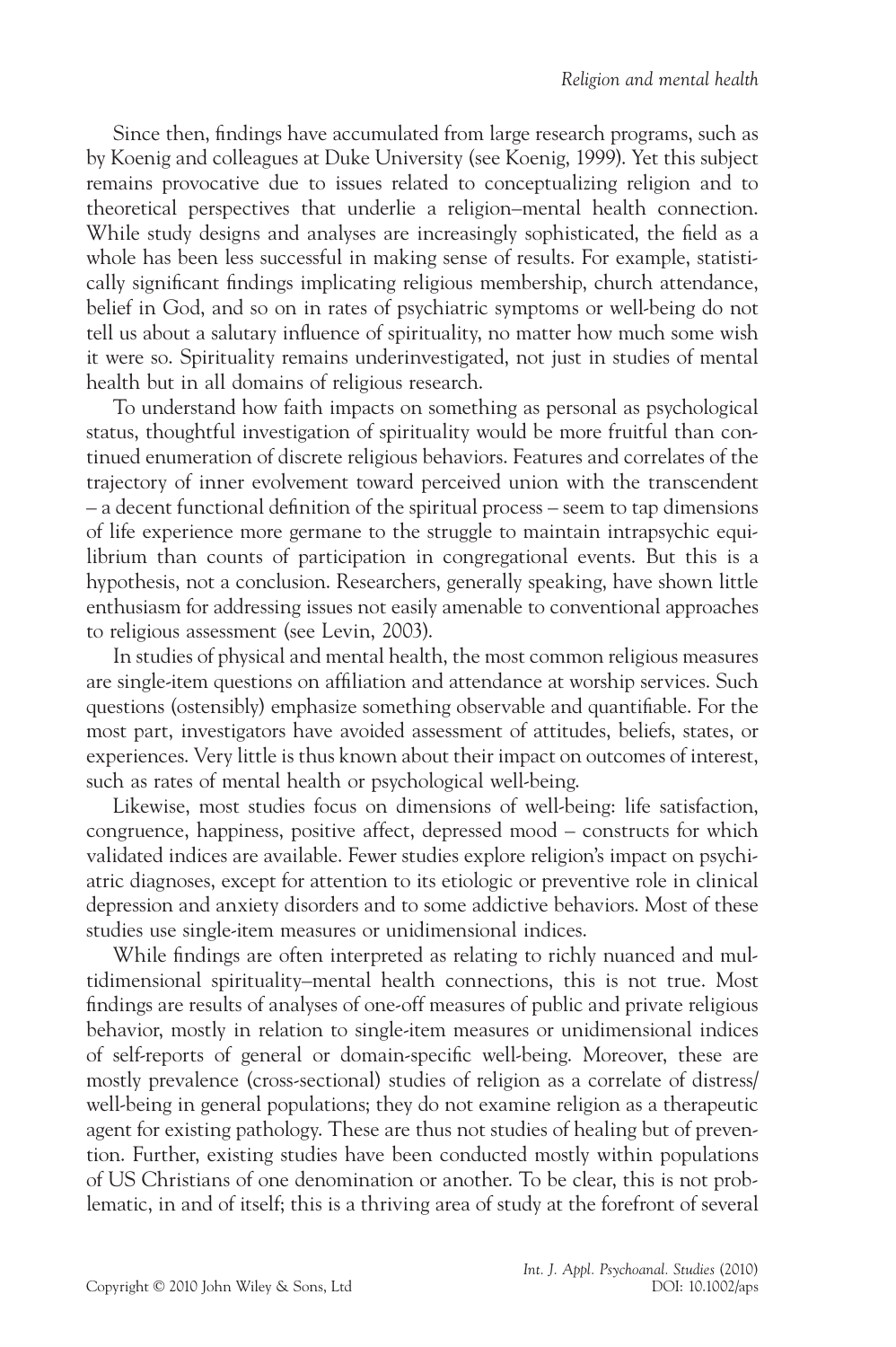fields, including religious gerontology, health psychology, and medical sociology. But it is important to underscore these points, as this work is often tacitly believed to imply a presumably global and therapeutic impact of spirituality on mental health, something it does not address. There is reason to believe that religion or spirituality may function in this way, but the wealth of findings accruing on religion and health have little to say about such an effect.

#### **RESEARCH FINDINGS**

Empirical investigations of religion and mental health include epidemiologic studies involving population-based national or community samples, clinical studies of psychiatric outpatients or inpatients, and social and behavioral research on psychological distress and well-being. Due to a wealth of published work over the past two decades, this review is selective rather than comprehensive. Many good reviews are available, and interested readers are directed to them for greater detail (e.g. Levin & Chatters, 1998; Koenig *et al*., 2001).

Early systematic reviews of studies of religion in psychiatry journals identified a paradox: research on the impact of religion was not uncommon (139 published analyses just between 1978 and 1989), but conceptual and theoretical engagement was lacking (see Larson *et al*., 1986; Larson *et al*., 1992). In 78 percent of studies no hypothesis was tested, in 64 percent no adequate statistical analysis was conducted, and only superficial measures were typically used (e.g. broad categories of affiliation). Findings were largely positive – indicative of a generally salutary effect of religious identity or practice – but what they implied was unclear. The subject was still touchy for academics; the unspoken "*R* word," as one paper described it (Larson, Sherrill, & Lyons, 1994).

Over the past 20 years, empirical study has expanded greatly, highlighted by large funded research programs. The first edition of his *Handbook of Religion and Health* (Koenig *et al*., 2001) summarized hundreds of studies analyzing effects of dimensions of religion on depression, suicide, anxiety disorders, schizophrenia and other psychoses, alcohol and drug use, delinquency, features of personality, and other outcomes. The weight of evidence was positive: over half of the studies in these categories point to a statistically significant protective effect. Nevertheless, besides Koenig's own work and that of several of his colleagues and collaborators, most studies are one-off analyses from small samples of convenience.

Medical sociologists, health psychologists, and gerontologists have done a more sophisticated job at identifying impacts of religious life on mental health indicators. Studies of dimensions of psychological distress and well-being, many of them large-scale probability surveys, consistently find a protective effect of religious participation (see Levin & Chatters, 1998). Within the gerontological literature, especially, features of institutional religious involvement (e.g. attendance at worship services) and non-institutional involvement (e.g. private prayer,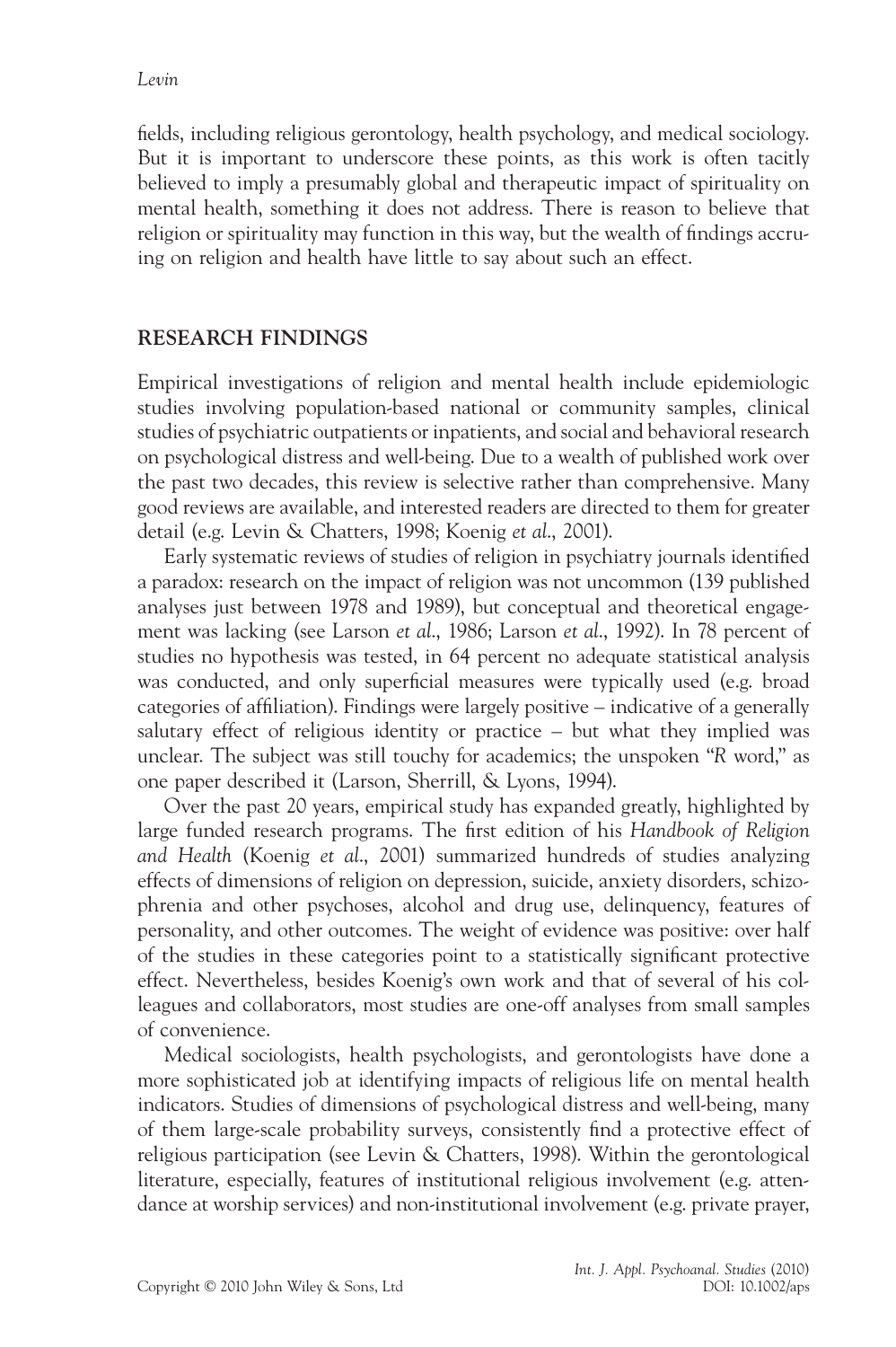embeddedness in religious support networks) have been associated with positive mental health outcomes and high scores on scales and indices assessing psychosocial constructs such as self-esteem, mastery (self-efficacy), optimism, hope, and dimensions of well-being. This overall finding has been replicated across age cohorts, in both sexes, and regardless of social class, race or ethnicity, religious affiliation, and specific diagnosis or outcome measure (see Levin, 1997). Much of the literature focuses on symptoms of mood disorders, such as depression or anxiety, and many studies have found a health-promoting effect of religion on overall and domain-specific life satisfaction, happiness, and positive affect. Sophisticated systematic reviews and meta-analyses (e.g. Smith, McCullough, & Poll, 2003) provide depthful critiques of conceptual, theoretical, and methodological issues and offer guidance for the next generation of research.

To summarize, religious involvement, broadly defined, exhibits a salutary and primary-preventive function in relation to psychological distress and outcomes related to mental health and well-being. Findings are consistent, and a protective effect of religiousness seems to be especially salient among older adults. But it is important not to overinterpret this overall result.

The present author (Levin, 1996) has identified common misinterpretations of the larger religion–health literature; the same points are applicable to mental health. For example, results are often taken to mean that religious involvement promotes healing. It may, but, as noted, studies do not address that topic; they focus almost exclusively on primary prevention. Nor do findings mean that religious people do not become ill; of course they do. When examining population rates of morbidity, however, there is a modest advantage, on average, attributable to religious practice. Nor do findings tell us much about spirituality. While that would be a fine research topic, studies mostly look at the impact of affiliation with and participation in established religions. Studies also do not provide evidence for or against a healing power of prayer. Nor do they suggest that religiousness or faith (or spirituality) is the most important factor in health. As a public health scientist, the present author finds this latter claim especially unfortunate. These factors may measurably impact on morbidity, both physical and mental, but tobacco use and socioeconomic disparities, for example, far outweigh a religious effect. Finally, and this goes without saying, studies of religion using epidemiologic or social or behavioral research methods cannot tell us anything about the possibility of a "supernatural" influence on health or the human body or mind. If folks are looking to scientific research (on health, of all things) to validate the existence or motives of God, then they are looking in the wrong place.

So what can we conclude for certain? Simply this: there is considerable evidence that one's religious life has something significant to say about one's mental health. This includes both the "being" and "doing" aspects of religion – our religious identity and how we believe or feel or act as a consequence. This does not mean that religious people do not become ill – one of the usual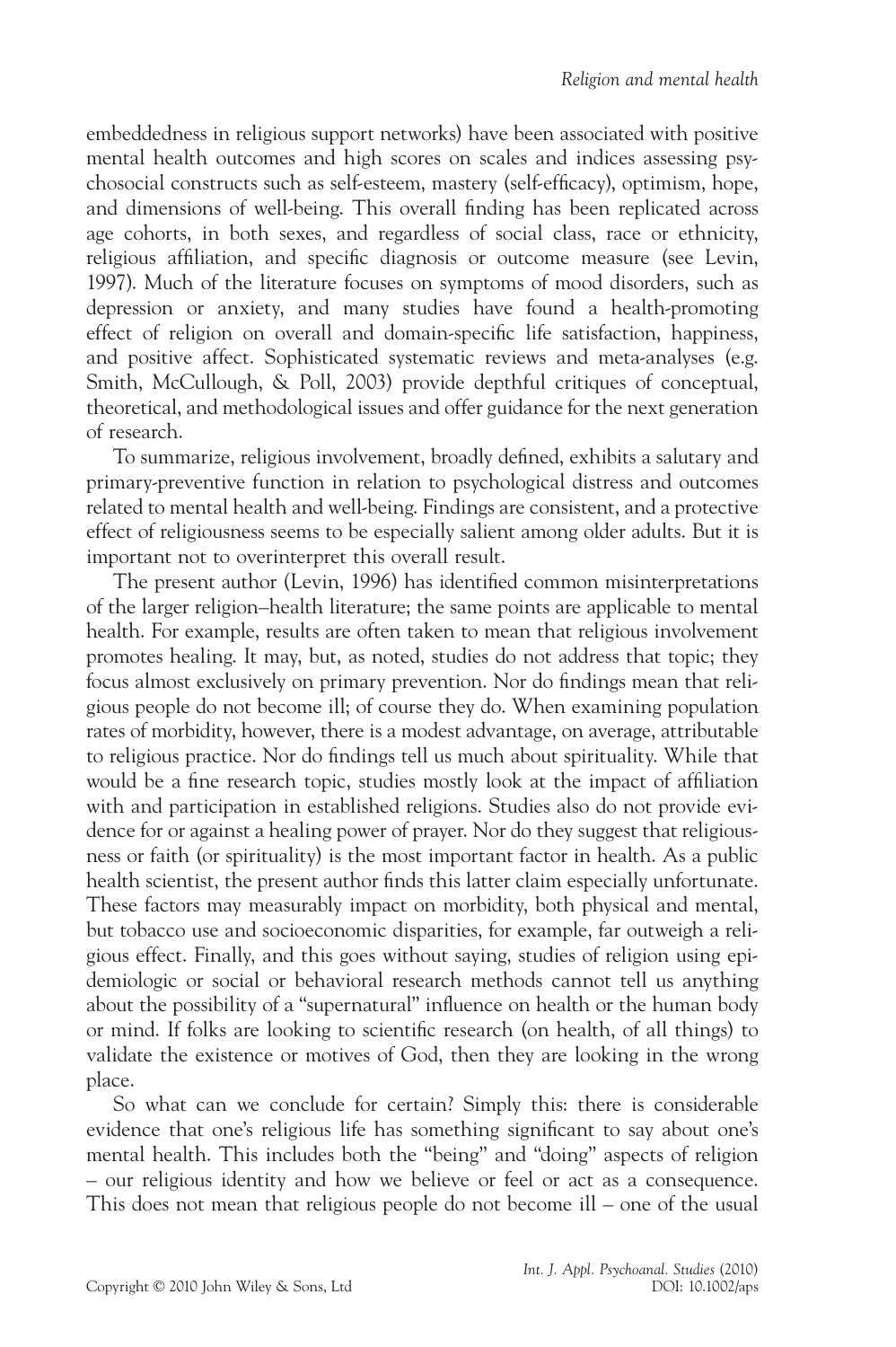misconceptions of this work, noted earlier – just that higher categories of response to questions about religious participation are associated with lower rates of symptoms or pathology or with higher scores on well-being measures. No more, no less. The take-home point is simply that religion merits a place at the table with those factors known to impact the risk or odds of subsequent psychiatric morbidity in adult populations. This, we can say, is the "what" of a religion–mental health relationship. But what about the "how" or "why"?

#### **THEORETICAL PERSPECTIVES**

To explain these findings, we must rely on interpretive grids – theoretical perspectives, in the language of social science. These are respective lenses by which empirical observations are made sense of in light of existing or proposed scientific mechanisms and clinical observations. Within psychiatry, psychology, and the mental health field, generally, such lenses are many. We are all familiar with the famous four forces or schools of modern psychology: behaviorism, psychodynamics, humanism, and transpersonalism. But these do not exhaust the ways that the human psyche and patterns of behavior, and their antecedents, are understood to influence health by behavioral and social scientists. For purposes of this discussion, several broad meta-categories of potential explanations for religion–mental health associations are examined.

#### *Behavioral Explanations*

The religious impulse is expressed through myriad behaviors, emotions, motivations, beliefs, attitudes, thoughts, values, experiences, and relationships. Independently of religion, we have long known that our behaviors, emotions, and social relationships are significant health determinants. Physical and mental health – self-rated and objectively diagnosed – and rates of psychiatric morbidity are known to vary by categories of behavioral and psychosocial variables, including stress, social support, life-style behaviors, and health-related cognitions and affects.

Researchers have proposed many possible mediators of observed religion– mental health associations, drawing on various functions and domains of the psyche. Collectively, these help us understand how the practice of faith or a spiritual path may impact psychological health. Commitment to a religious belief system may benefit mental health by promoting healthy behaviors conducive to wellness (e.g. avoidance of tobacco, alcohol, drugs, antisocial behavior). Fellowship with likeminded congregants embeds one in formal or informal social networks that facilitate receipt of tangible and emotional support. Private or group prayer or worship may produce salutary emotions – gratitude, humility, grace, forgiveness, love – with preventive or therapeutic benefit. Religious beliefs (about God, human existence, the purpose of life, life after death, free will, the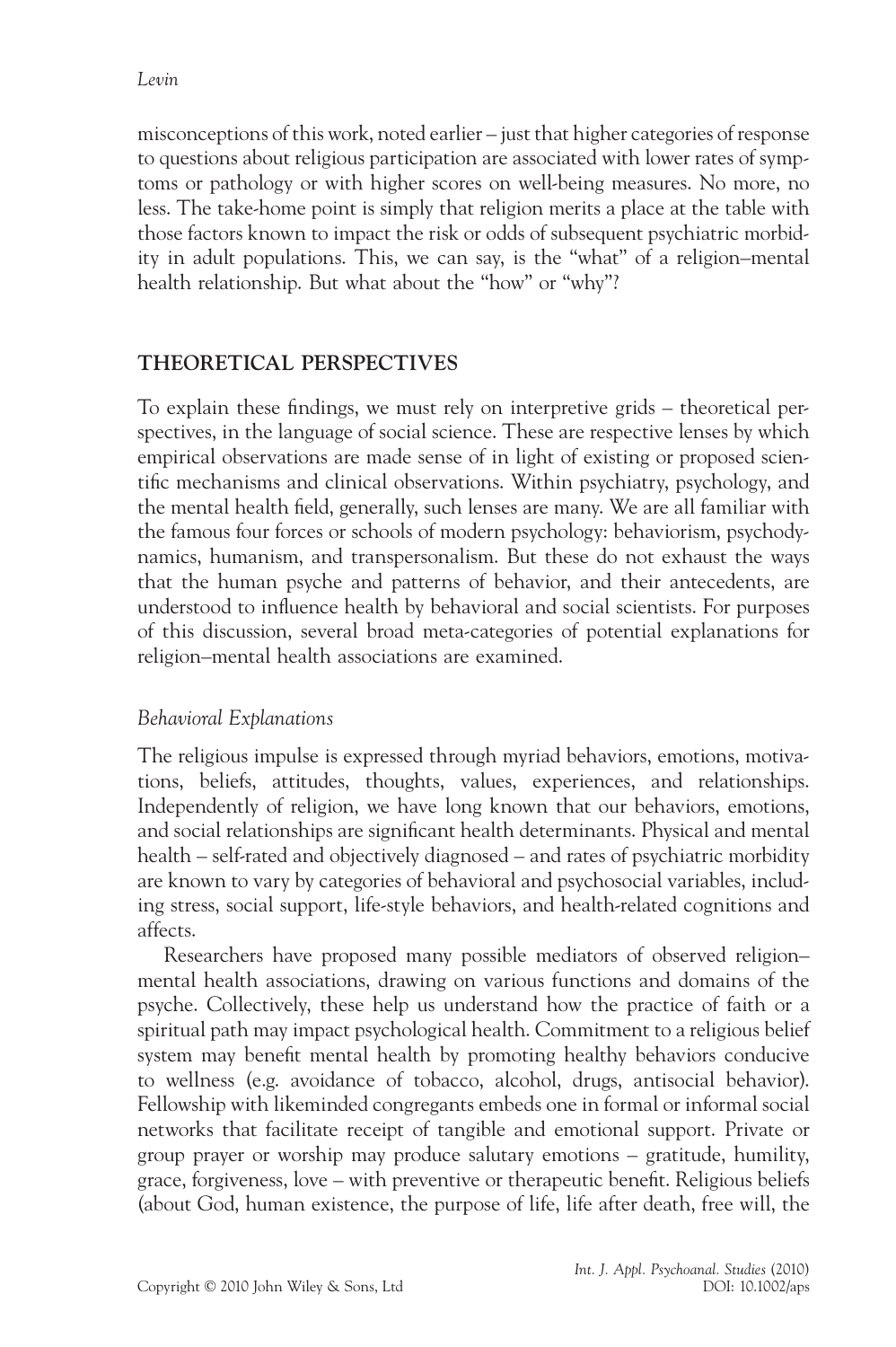nature of evil, human obligations) may be consonant with beliefs that foster preventive health care practices. Faith, or religious certainty, may engender positive expectations that instill hope and optimism capable of preventing or ameliorating distress. In sum, psychological mediation of a religion–mental health link is plausible and consistent with research on correlates and determinants of health and healing (Levin, 2009).

## *Biological Explanations*

Some theories of psychological mediation of a religion–mental health association posit "hard-wired" connections among brain, behavior, affect, and immunity. These connections are not unique here; research on psychoneuroimmunology dates back 40 years (see Ader, 2007). But consideration of neurocognitive and neuroendocrine pathways, for example, accounting for positive findings in this field is a hopeful development for investigators seeking naturalistic explanations for religious effects. In light of evidence of religious motivations (e.g. intrinsic religiosity) associated with psychophysiological markers such as absorption (e.g. Levin, Wickramasekera, & Hirshberg, 1998), and of "spiritual" centers in the brain (e.g. Beauregard & O'Leary, 2007; Newberg, D'Aquili, & Rause, 2001), neurophysiological mediation of religious effects on mental health is biologically plausible. A conference on psychoneuroimmunology and religion (Koenig & Cohen, 2002) suggested that collaboration among neuroscientists, psychiatrists, and psychiatric epidemiologists should become a cutting edge for this field.

The complexity of interrelationships between religion and etiologic agents of or risk factors for psychopathology is exemplified in a model proposed for antecedents of major depression (Koenig, Blazer, & Hocking, 1995). A maze of hypothesized and validated pathways connects myriad factors (e.g. health behaviors, alcohol and drug use, medications, physical illness, chronic pain, disability, genes, personality, brain disease, comorbid psychiatric illness, stressful events, aging changes, cognitive appraisal, coping behavior, social support, economic resources, history of depression) with each other and with diagnosis of an affective disorder. For most of these factors, research has identified religious correlates or determinants. This model underscores the complexity of an etiologic role for characteristics or functions of religiousness – intimately connected with other accepted etiologic or risk factors for this diagnosis.

# *Psychodynamic Explanations*

In an early review, a dozen explanations for religion–health associations were proposed (Levin & Vanderpool, 1989). Among these were the psychodynamics of belief systems and the psychodynamics of religious rites. By the first of these, the authors referred to the tendency of religious beliefs to "give" rise to psychodynamics engendering greater peacefulness, self-confidence,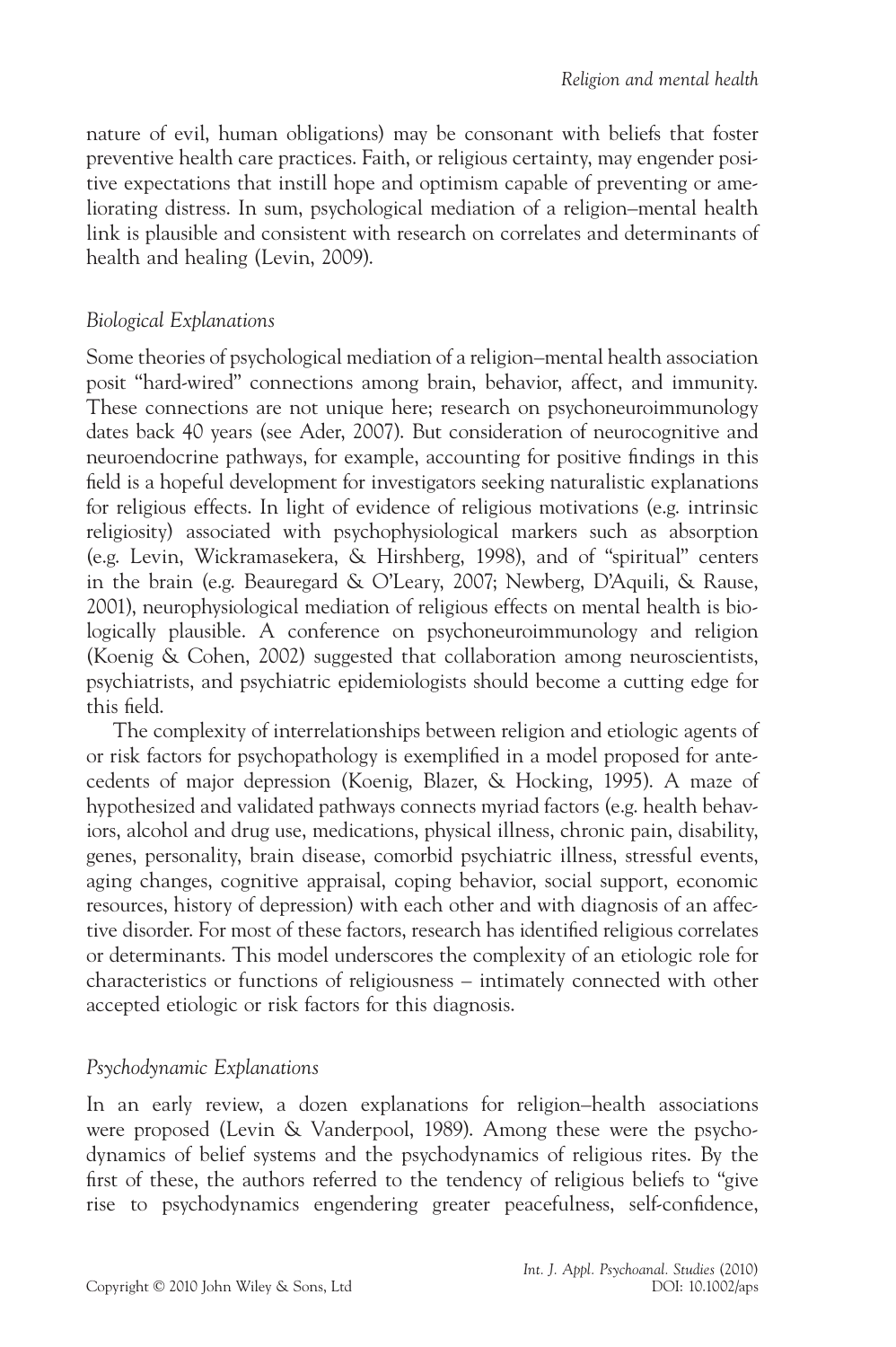and a sense of purpose, or, alternatively, guilt, depression, and self-doubt" (p. 73). These outcomes may be symbiotic with certain personality styles (e.g. Type A) or with theological perspectives such as Calvinism (determinism) or Arminianism (free will). The second referred to "public and private rituals [that] serve to ease dread and anxiety, reduce personal and group tension and aggressiveness, allay fears, and moderate loneliness, depression, anomie, and/or feelings of entrapment and inferiority" (p. 74). These rites enable people to "dramatize or act out their beliefs in settings conducive to or charged with emotion – provide avenues of escape, purification, catharsis, and empowerment. These positive affects may serve as sorts of psychic beta-blockers or emotional placebos" (p. 74).

For sure, "psychodynamic" covers a lot of ground. Different schools and philosophies posit different theories of religion and faith and disagree as to the polarity of their impact on psychological health. Freud's (1927/1961b) antipathy to the "peculiar value of religious ideas" (p. 18) is well known, but his take no longer predominates in the field. Jung's (1938) perspective on the reciprocal influence of religious dogma and the symbolism of the unconscious is also influential, but his references to mystical, gnostic, and occult sources are less pertinent to normative religion. In *Psychoanalysis and Religion*, Fromm (1950, p. 9) appealed for a middle ground:

If I undertake to discuss the problem of religion and psychoanalysis afresh ... it is because I want to show that to set up alternatives of either irreconcilable opposition or identity of interest is fallacious; a thorough and dispassionate discussion can demonstrate that the relation between religion and psychoanalysis is too complex to be forced into either one of these simple and convenient attitudes.

#### *Transpersonal Explanations*

The advent of psychology's third and fourth schools introduced many concepts into the lingua franca of psychotherapists. Foremost are the transcendent experience and the idea of the transpersonal. The latter refers to states "beyond" the personal and egoic, oriented toward development of human potential, including attributes and functions of higher consciousness (see Vaughan, 1984). Transpersonal therapy emphasizes "self-determination, self-actualization, selfrealization, and self-transcendence" (Vaughan, 1984, p. 25). Therapists acknowledge higher states of consciousness, neither normal waking nor dreaming states, whose experience may be a rich source of growth. These may be infused with spiritual symbolism and serve as gateways to "divine" experiences, such as transcendence. Accounts of mystics point to subtypes: a "green" type of transcendent experience "characterized as transitory and involving a profound experience of pleasure, oftentimes described as ecstatic" and a "mature" type "characterized as long lasting. . . . a more enduring serenity and equanimity" (Levin & Steele, 2005, pp. 89–90). An example of the former might be Maslow's peak experiences; the latter, the yogic attainment of *samādhi*.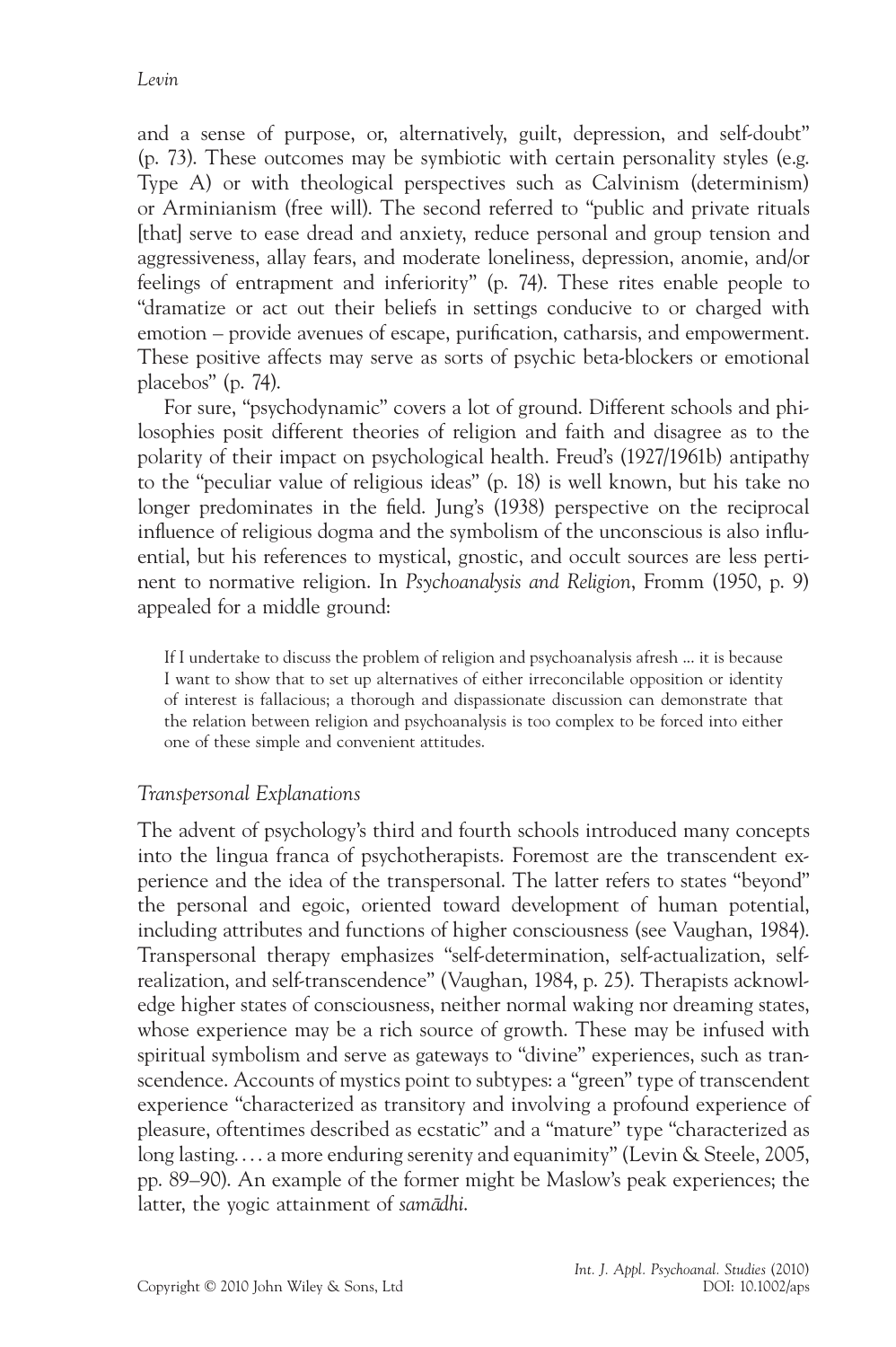The significance here is found in psychophysiological correlates of transcendence and markers of other transpersonal experiences. Health- and mood-related sequelae of spiritually motivated pursuits engendering such experiences – e.g. meditation, prayer – point to a potentially therapeutic instrumentality. While better mental health may not be an objective of the quest for transcendence, the large research literature on psychophysiology, consciousness, and spirituality (see Murphy & Donovan, 1999) suggests a valuable interpretive framework with interesting tie-ins to the behavioral, biological, and psychodynamic explanation broached earlier.

#### **CONCLUSION**

To summarize, empirical evidence supports a generally protective effect of religious involvement for mental illness and psychological distress. Like all epidemiologic findings, there are exceptions: e.g. individuals whose religious ideations and practices contribute to, or reflect, pathology. But, on average, this finding is statistically significant, replicated, and modest in magnitude. It is not solely a function of the assessments used for religion or mental health or of characteristics of the populations studied. Existing theoretical perspectives provide a reasonable basis for making sense of this association, which is coherent with behavioral, biological, psychodynamic, and transpersonal understandings of determinants of mental and emotional well-being. While much remains to be learned, scholarship has come a long way in the past 30 years.

One marker of the growing acceptance of this field is the annual Oskar Pfister Award, given by the APA since 1983 in recognition of outstanding career contributions to religion and psychiatry through research, publications, and clinical practice. Named for a pioneering psychoanalyst and protégé of Freud, Pfister Award laureates include some of the most influential and highly regarded figures in psychiatry, including Jerome Frank, Viktor Frankl, Robert Jay Lifton, Oliver Sacks, Robert Coles, Don Browning, and Paul Ricoeur.

For researchers, the mainstreaming of this subject presents an opportunity for substantive, programmatic contributions – in contrast to the one-off approach of so many papers to date. A field that is sufficiently established for the APA to sanction a major career award no longer needs atheoretical "exploratory" research. The envelope can begin to be pushed. Perhaps someday we will look back and wonder how we ever presumed that well-being is unrelated to the workings of the spirit. Just as the relation of mind and body was rejected by biomedicine until the weight of evidence made such a connection tacit, so, too, may the role of spirit become acknowledged fact. If so, not just our research stands to benefit. Our clients and patients will benefit from more directed attention to dimensions of the self that may be sources of both distress and adjustment but that which, until recently, have been overlooked in our professional discourse.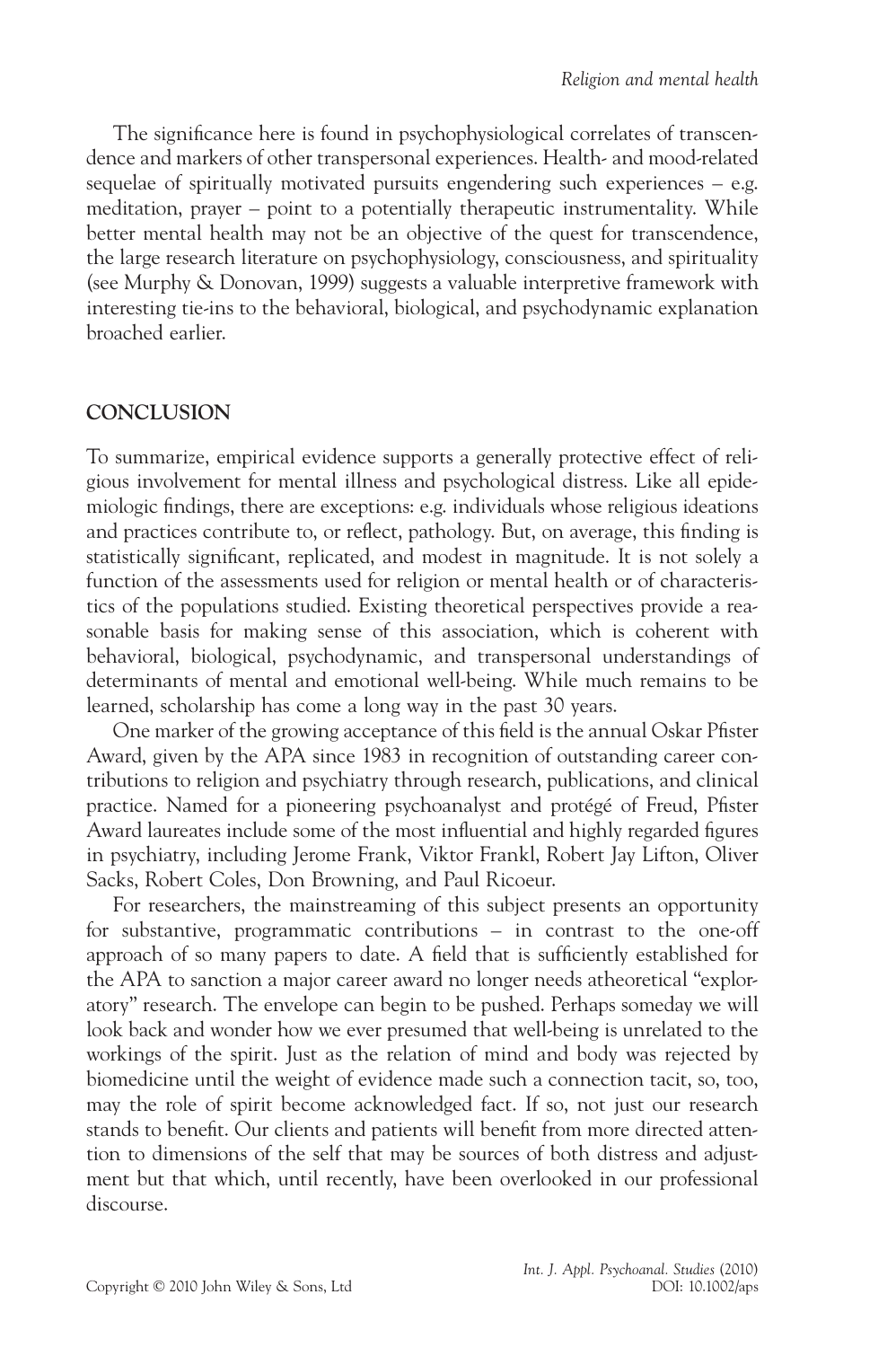#### *Levin*

#### **REFERENCES**

- Ader, R. (2007). *Psychoneuroimmunology* (4th edition). Amsterdam: Elsevier.
- Allport, G. W. (1979). *The Nature of Prejudice.* New York: Basic Books. (Original work published 1954.)
- American Psychiatric Association (APA). (1994). *Quick Reference to the Diagnostic Criteria from DSM-IV.* Washington, DC: APA.
- Beauregard, M., & O'Leary, D. (2007). *The Spiritual Brain: A Neuroscientist's Case for the Existence of the Soul.* New York: HarperOne.
- Beit-Hallahmi, B. (1989). *Prolegomena to the Psychological Study of Religion.* Lewisburg, PA: Bucknell University Press.
- Brigham, A. (1835). Observations on the Influence of Religion upon the Health and Physical Welfare *of Mankind.* Boston, MA: Marsh, Capen & Lyon.
- Chaudhuri, H. (1977). *The Evolution of Integral Consciousness.* Wheaton, IL: Theosophical Publishing House.
- Ellison, C. G., & Levin, J. S. (1998). The religion–health connection: Evidence, theory, and future directions. *Health Education & Behavior*, *25*, 700–720.
- Freud, S. (1961a). *Civilization and its Discontents.* New York: W.W. Norton & Co. (Original work published 1930.)
- Freud, S. (1961b). *The future of an illusion.* New York: W.W. Norton & Co. (Original work published 1927.)
- Fromm, E. (1950). *Psychoanalysis and Religion.* New Haven, CT: Yale University Press.
- Gartner, J., Larson, D. B., & Allen, G. D. (1981). Religious commitment and mental health: A review of the empirical literature. *Journal of Psychology and Theology*, *19*, 6–25.
- Gay, P. (1989). Sigmund Freud: A brief life. In S. Freud, *The Future of an Illusion* (pp. ix–xxiii). New York: W.W. Norton & Co.
- Ghose, A. (1950). *The Synthesis of Yoga.* New York: Sri Aurobindo Library.
- James, W. (1958). *The Varieties of Religious Experience: A Study in Human Nature.* New York: New American Library. (Original work published 1902.)
- Jung, C. G. (1934). *Modern Man in Search of a Soul.* New York: Harcourt, Brace.
- Jung, C. G. (1938). *Psychology and Religion.* New Haven, CT: Yale University Press.
- Koenig, H. G. (Ed.). (1998a). *Handbook of Religion and Mental Health.* San Diego, CA: Academic Press.
- Koenig, H. G. (1998b). Summary and conclusions. In H. G. Koenig (Ed.), *Handbook of Religion and Mental Health* (pp. 391–393). San Diego, CA: Academic Press.
- Koenig, H. G. (1999). *The Healing Power of Faith: Science Explores Medicine's Last Great Frontier.* New York: Simon & Schuster.
- Koenig, H. G., Blazer, D. G., & Hocking, L. (1995). Depression, anxiety and other affective disorders. In C. Cassel, H. J. Cohen, E. B. Larson, D. Meier, N. M. Resnick, L. Rubenstein, & L. B. Sorensen (Eds.), *Geriatric Medicine* (3rd edition). New York: Springer.
- Koenig, H. G., & Cohen, H. J. (Eds). (2002). *The Link between Religion and Health: Psychoneuroimmunology and the Faith Factor.* New York: Oxford University Press.
- Koenig, H. G., McCullough, M. E., & Larson, D. B. (2001). *Handbook of Religion and Health.* New York: Oxford University Press.
- Larson, D. B., Pattison, E. M., Blazer, D. G., Omran, A. R., & Kaplan, B. H. (1986). Systematic analysis of research on religious variables in four major psychiatric journals, 1978–1982. *American Journal of Psychiatry*, *143*, 329–334.
- Larson, D. B., Sherrill, K. A., & Lyons, J. S. (1994). Neglect and misuse of the *r* word: Systematic reviews of religious measures in health, mental health, and aging. In J. S. Levin (Ed.), *Religion in Aging and Health: Theoretical Foundations and Methodological Frontiers* (pp. 178–195). Thousand Oaks, CA: Sage Publications.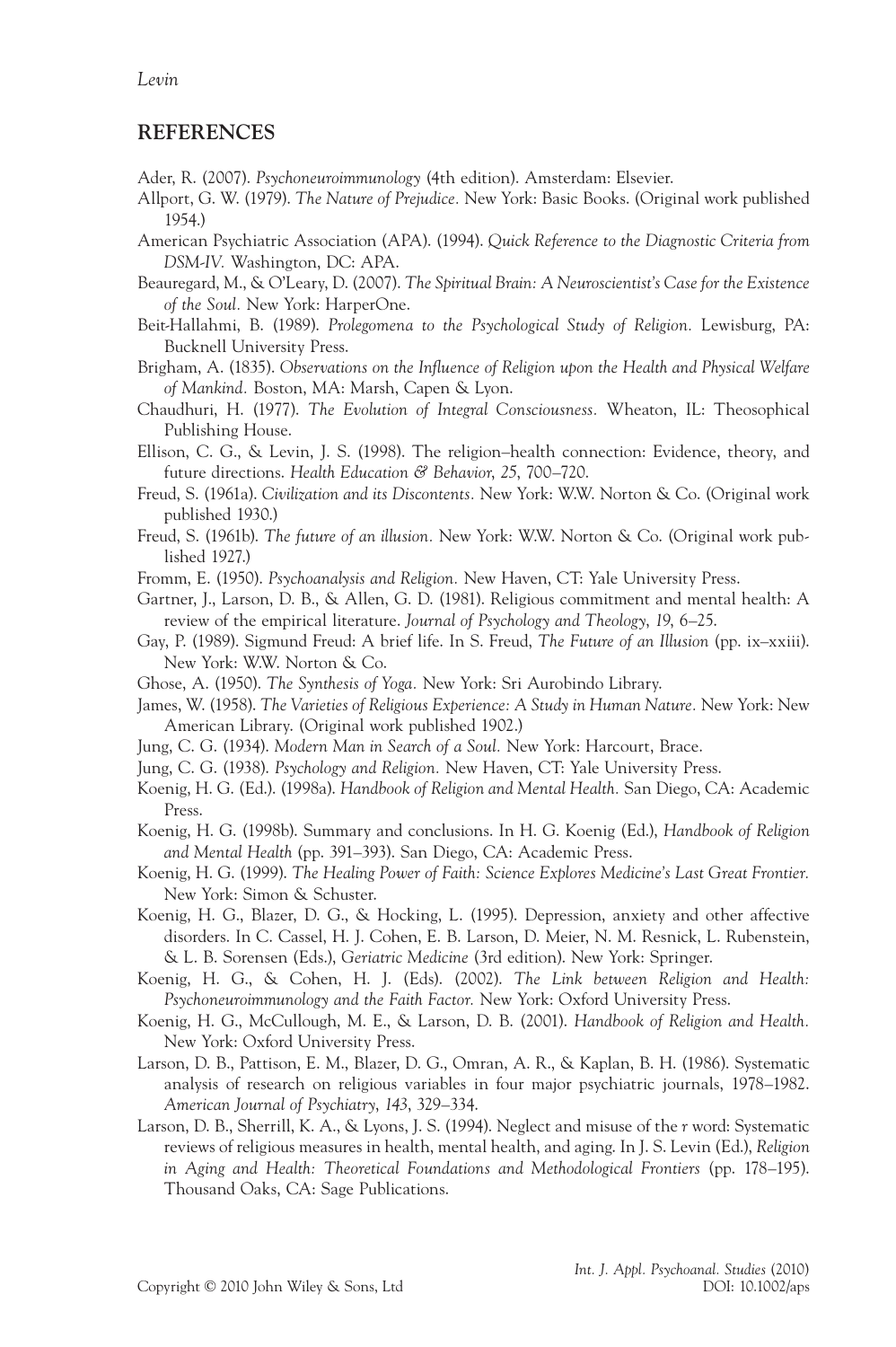- Larson, D. B., Sherrill, K. A., Lyons, J. S., Craigie, E. F., Jr, Thielman, S. B., Greenwold, M. A., & Larson, S. S. (1992). Associations between dimensions of religious commitment and mental health reported in the *American Journal of Psychiatry* and *Archives of General Psychiatry*: 1978–1989. *American Journal of Psychiatry*, *149*, 557–559.
- Larson, D. B., Theilman, S. B., Greenwold, M. A., Lyons, J. S., Post, S. G., Sherrill, K. A., Wood, G. G., & Larson, S. S. (1993). Religious content in the DSM-III-R Glossary of Technical terms. *American Journal of Psychiatry*, *150*, 1884–1885.
- Levin, J. S. (1996). How religion influences morbidity and health: Reflections on natural history, salutogenesis, and host resistance. *Social Science and Medicine*, *43*, 849–864.
- Levin, J. S. (1997). Religious research in gerontology, 1980–1994: A systematic review. *Journal of Gerontology*, *10* (3), 3–31.
- Levin, J. S. (2001). *God, Faith, and Health: Exploring the Spirituality-healing Connection.* New York: John Wiley & Sons.
- Levin, J. S. (2003). "Bumping the top": Is mysticism the future of religious gerontology? In M. A. Kimble & S. H. McFadden (Eds), *Aging, Spirituality, and Religion: A Handbook, Volume 2* (pp. 402–411). Minneapolis, MN: Fortress Press.
- Levin, J. S. (2009). How faith heals: A theoretical model. *Explore: The Journal of Science and Healing*, *5*, 77–96.
- Levin, J. S., & Chatters, L. M. (1998). Research on religion and mental health: An overview of empirical fi ndings and theoretical issues. In H. G. Koenig (Ed.), *Handbook of Religion and Mental Health* (pp. 70–84). San Diego, CA: Academic Press.
- Levin, J. S., & Steele, L. (2005). The transcendent experience: Conceptual, theoretical, and epidemiologic perspectives. *Explore: The Journal of Science and Healing*, *1*, 89–101.
- Levin, J. S., & Vanderpool, H. Y. (1989). Is religion therapeutically significant for hypertension? *Social Science and Medicine*, *29*, 69–78.
- Levin, J. S., Wickramasekera, I. E., & Hirshberg, C. (1998). Is religion a correlate of absorption?: Implications for psychophysiology, coping, and morbidity. *Alternative Therapies in Health and Medicine*, *4*(6), 72–76.
- Maslow, A. H. (1964). *Religion, Values, and Peak-experiences.* Columbus, OH: Ohio State University Press.
- Murphy, M., & Donovan, S. (1999). *The Physical and Psychological Effects of Meditation: A Review of Contemporary Research with a Comprehensive Bibliography 1931–1996* (2nd edition). Sausalito, CA: Institute of Noetic Sciences.
- Newberg, A., D'Aquili, E., & Rause, V. (2001). *Why God Won't Go Away: Brain Science and the Biology of Belief.* New York: Ballantine Books.
- Post, S. G. (1992). DSM-III-R and religion. *Social Science and Medicine*, *35*, 81–90.
- Review. (1905). Religion and health. *British Medical Journal*, *1*(2315), 1047–1048.
- Smith, T. B., McCullough, M. E., & Poll, J. (2003). Religiousness and depression: Evidence for a main effect and the moderating influence of stressful life events. *Psychological Bulletin*, 129, 614–636.
- Srole, L., & Langner, T. (1962). Religious origin. In L. Srole, T. S. Langner, S. T. Michael, M. K. Opler, & T. A. C. Rennie, *Mental Health in the Metropolis: The Midtown Manhattan Study* (pp. 300–324). New York: McGraw-Hill.
- Srole, L., Langner, T. S., Michael, S. T., Opler, M. K., & Rennie, T. A. C. (1962). *Mental Health in the Metropolis: The Midtown Manhattan Study.* New York: McGraw-Hill.
- Summerlin, F. A. (Comp.). (1980). *Religion and Mental Health: A Bibliography.* DHHS Publication No. (ADM) 80-964. Washington, DC: US Government Printing Office.
- Tart, C. T. (1975). *States of Consciousness.* New York: E. P. Dutton & Co.
- Turner, R. P., Lukoff, D., Barnhouse, R. T., & Lu, F. G. (1995). Religious or spiritual problem: A culturally sensitive diagnostic category in the DSM-IV. *Journal of Nervous and Mental Disease*, *183*, 435–444.